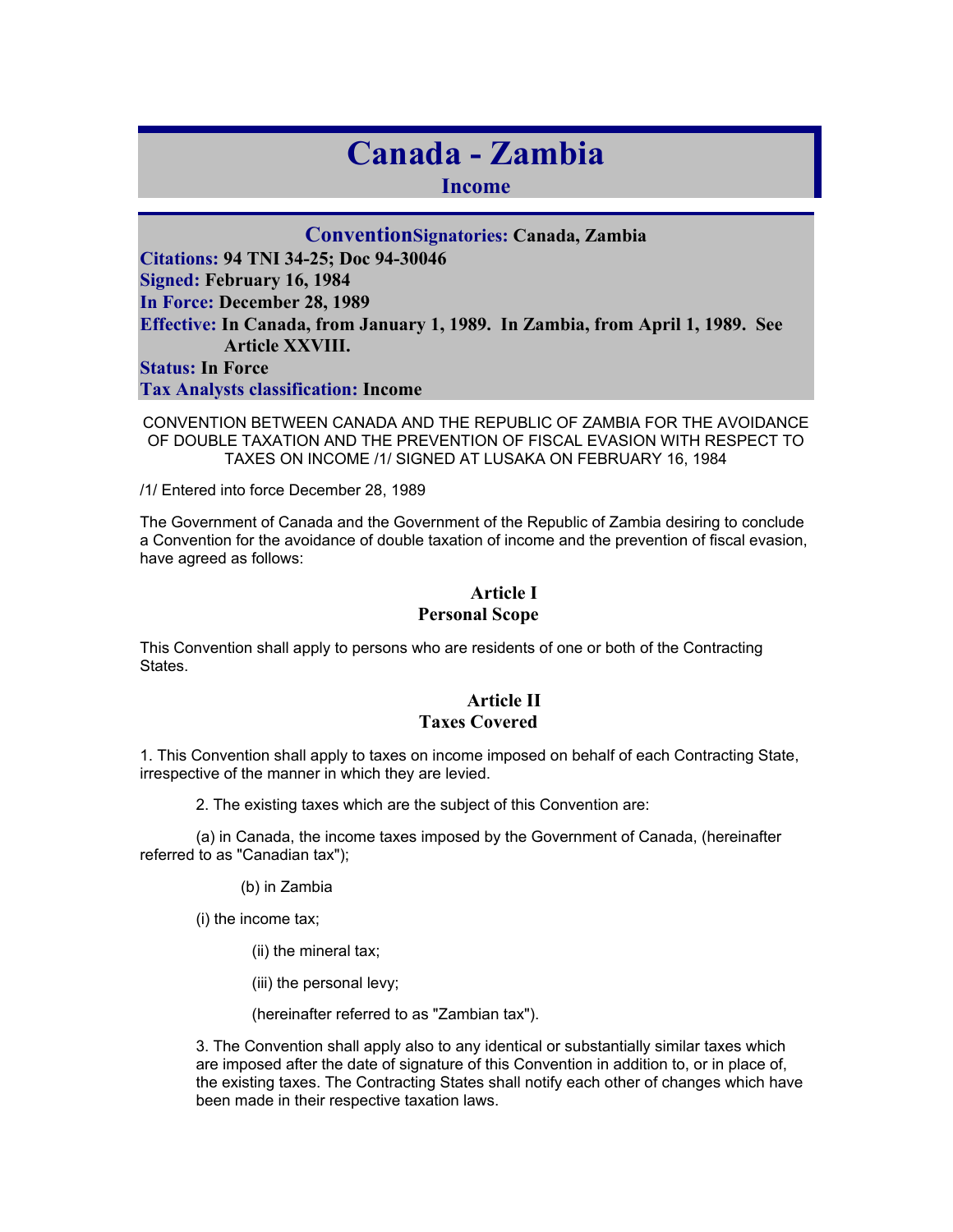4. At the end of each year the competent authorities of the Contracting States shall notify each other of the publication by their respective Contracting States of any material concerning the application of this Convention, whether in the form of regulations, rulings, judicial decisions or otherwise, by transmitting the texts of any such materials to the competent authority of the other Contracting State.

#### **Article III General Definitions**

1. In this Convention, unless the context otherwise requires:

(a) (i) the term "Canada" used in a geographical sense means the territory of Canada, including any area beyond the territorial waters of Canada which under the laws of Canada, is an area within which Canada may exercise rights with respect to the sea-bed and sub-soil and their natural resources;

(ii) the term "Zambia" means the Republic of Zambia;

(b) the terms "a Contracting State" and "the other Contracting State" mean, as the context requires, Canada or Zambia;

(c) the term "State" means any national State, whether or not one of the Contracting States;

(d) the term "person" includes an individual, an estate, a trust, a company and any other body of persons;

(e) the term "company" means any body corporate or any entity which is treated as a body corporate for tax purposes; in French, the term "societe" also means a "corporation" within the meaning of Canadian law;

(f) the terms "enterprise of a Contracting State" and "enterprise of the other Contracting State" mean respectively an enterprise carried on by a resident of a Contracting State and an enterprise carried on by a resident of the other Contracting State;

(g) the term "international traffic" means any voyage of a ship or aircraft operated by a resident of one of the Contracting States except where such voyage is confined solely to places within a Contracting State;

(h) the term "competent authority" means:

(i) in the case of Canada, the Minister of National Revenue or his authorized representative,

(ii) in the case of Zambia, the Commissioner of Taxes or his authorized representative;

(i) the term "tax" means Canadian tax or Zambian tax, as the context requires;

(j) the term "national" means:

(i) any individual possessing the citizenship of a Contracting State;

(ii) any legal person, partnership and association deriving its status as such from the law in force in a Contracting State.

2. In the application of the provisions of this Convention by a Contracting State, any term not otherwise defined shall, unless the context otherwise requires, have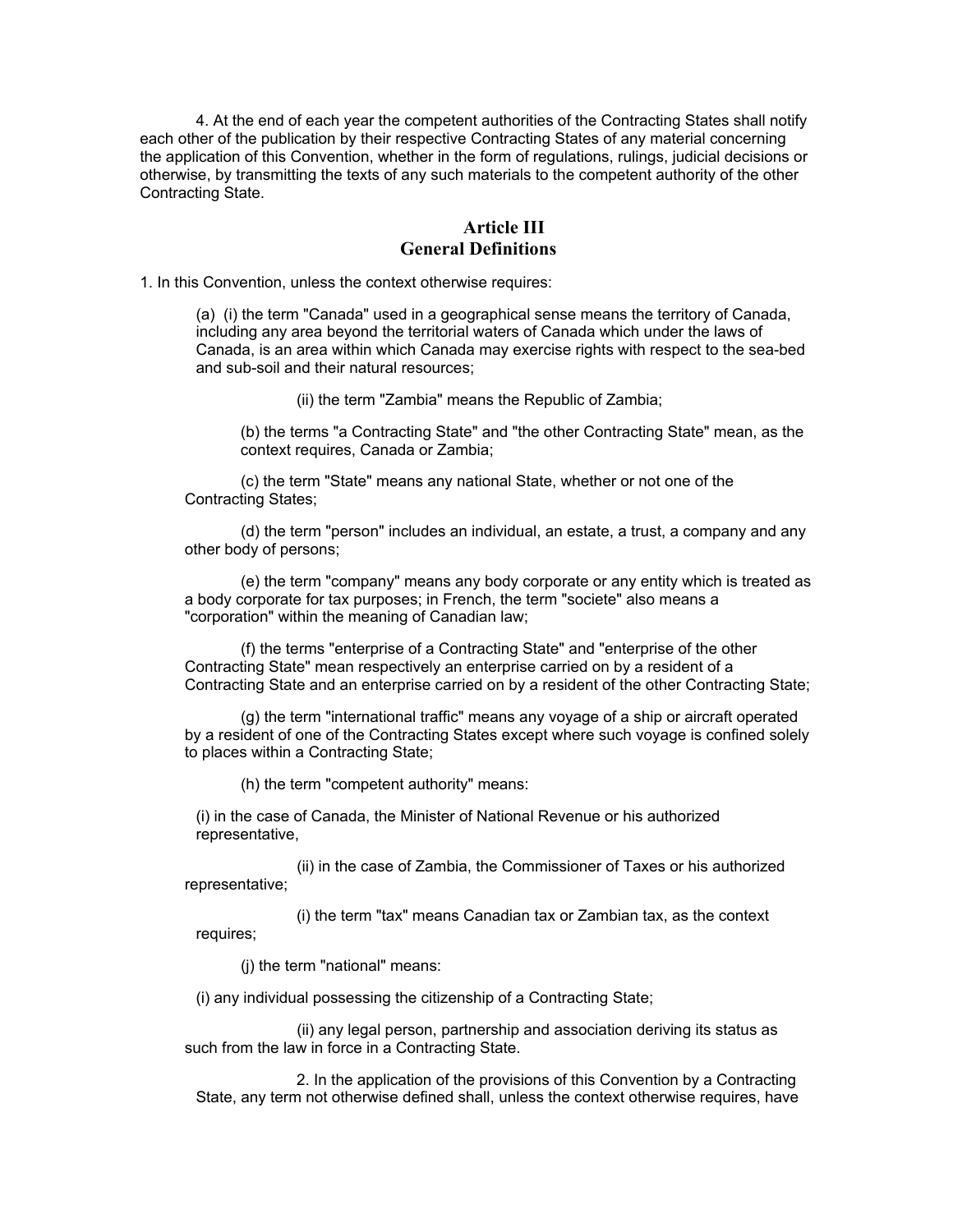the meaning which it has under the laws of that Contracting State relating to the taxes which are the subject of this Convention.

#### **Article IV Fiscal Residence**

1. For the purposes of this Convention, the term "resident of a Contracting State" means, subject to the provisions of paragraphs 2 and 3, any person who, under the law of that State, is liable to taxation therein by reason of his domicile, residence, place of management or any other criterion of a similar nature. The terms "resident of Zambia" and "resident of Canada" shall be construed accordingly.

2. Where by reason of the provisions of paragraph 1 an individual is a resident of both Contracting States, then his case shall be determined in accordance with the following rules:

(a) he shall be deemed to be a resident of the Contracting State in which he has a permanent home available to him; if he has a permanent home available to him in both Contracting States, he shall be deemed to be a resident of the Contracting State with which his personal and economic relations are closest (centre of vital interests);

(b) if the Contracting State in which he has his centre of vital interests cannot be determined, or if he has not a permanent home available to him in either Contracting State, he shall be deemed to be a resident of the Contracting State in which he has an habitual abode;

(c) if he has an habitual abode in both Contracting States or in neither of them, he shall be deemed to be a resident of the Contracting State of which he is a national;

(d) if he is a national of neither Contracting State, the competent authorities of the Contracting States shall settle the question by mutual agreement.

3. Where by reason of the provisions of paragraph 1 a person, other than an individual, is a resident of both Contracting States, the competent authorities of the Contracting States shall by mutual agreement endeavour to settle the question and to determine the mode of application of the Convention to such person.

#### **Article V Permanent Establishment**

1. For the purposes of this Convention, the term "permanent establishment" means a fixed place of business in which the business of the enterprise is wholly or partly carried on.

2. The term "permanent establishment" shall include especially:

- (a) a place of management;
- (b) a branch;
- (c) an office;
- (d) a factory;
- (e) a workshop;

(f) a mine, oil well, quarry or other place of extraction of natural resources;

(g) a farm, plantation or other place where agricultural, forestry, or related activities are carried on;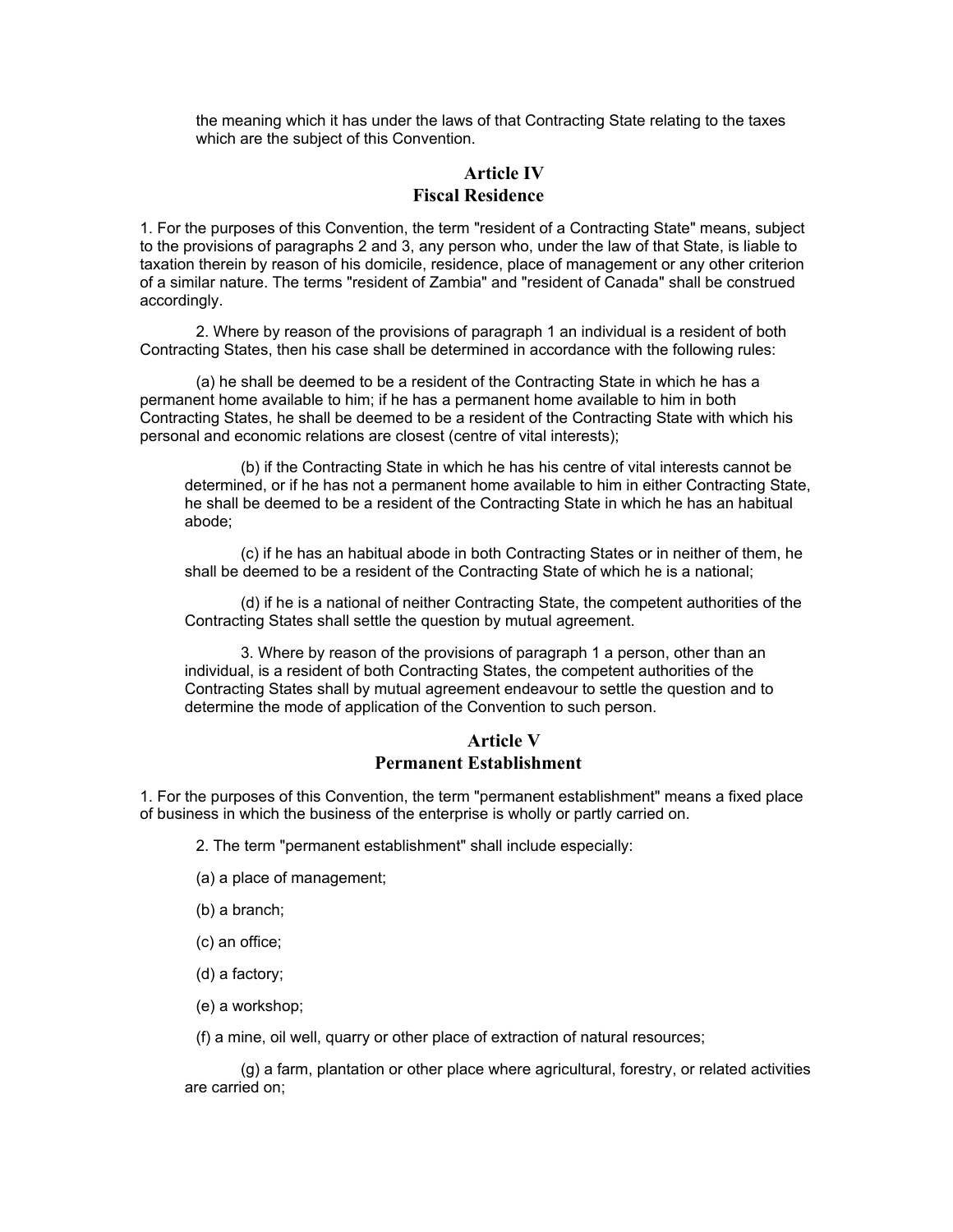(h) a building site or construction or assembly project or supervisory activities in connection therewith, where such site, project or activity continues for a period of more than three months;

(i) the furnishing of services, including consultancy services, by an enterprise through employees or other persons, where activities of that nature continue (for the same or a connected project) within the country for a period or periods aggregating more than three months within any twelve month period.

3. The term "permanent establishment" shall not be deemed to include:

(a) the use of facilities solely for the purpose of storage, display or delivery of goods or merchandise belonging to the enterprise;

(b) the maintenance of a stock of goods or merchandise belonging to the enterprise solely for the purpose of storage, display or delivery;

(c) the maintenance of a stock of goods or merchandise belonging to the enterprise solely for the purpose of processing by another enterprise;

(d) the maintenance of a fixed place of business solely for the purpose of purchasing goods or merchandise, or for collecting information, for the enterprise;

(e) the maintenance of a fixed place of business solely for the purpose of advertising, for the supply of information, for scientific research, or for similar activities which have a preparatory or auxiliary character, for the enterprise.

4. A person acting in a Contracting State for or on behalf of an enterprise of the other Contracting State -- other than an agent of an independent status to whom the provisions of paragraph 6 apply -- shall be deemed to be a permanent establishment in the first- mentioned State if:

(a) he has, and habitually exercises in that State a general authority to negotiate and enter into contracts for or on behalf of the enterprise, or

(b) he has no such authority, but maintains in that first- mentioned State a stock of goods or merchandises belonging to that enterprise from which he regularly fills orders on behalf of that enterprise.

5. An insurance enterprise of a Contracting State shall, except in regard to reinsurance, be deemed to have a permanent establishment in the other State if it collects premiums in the territory of that State or insures risks situated therein through an employee or through a representative who is not an agent of independent status within the meaning of paragraph 6.

6. An enterprise of a Contracting State shall not be deemed to have a permanent establishment in the other Contracting State merely because it carries on business in that other State through a broker, general commission agent or any other agent of an independent status, where such persons are acting in the ordinary course of their business. However, where the activities of such an agent are devoted wholly or almost wholly on behalf of that enterprise he would not be considered an agent of an independent status within the meaning of this paragraph.

7. The fact that a company which is a resident of a Contracting State controls or is controlled by a company which is a resident of the other Contracting State, or which carries on business in that other State (whether through a permanent establishment or otherwise), shall not of itself constitute either company a permanent establishment of the other.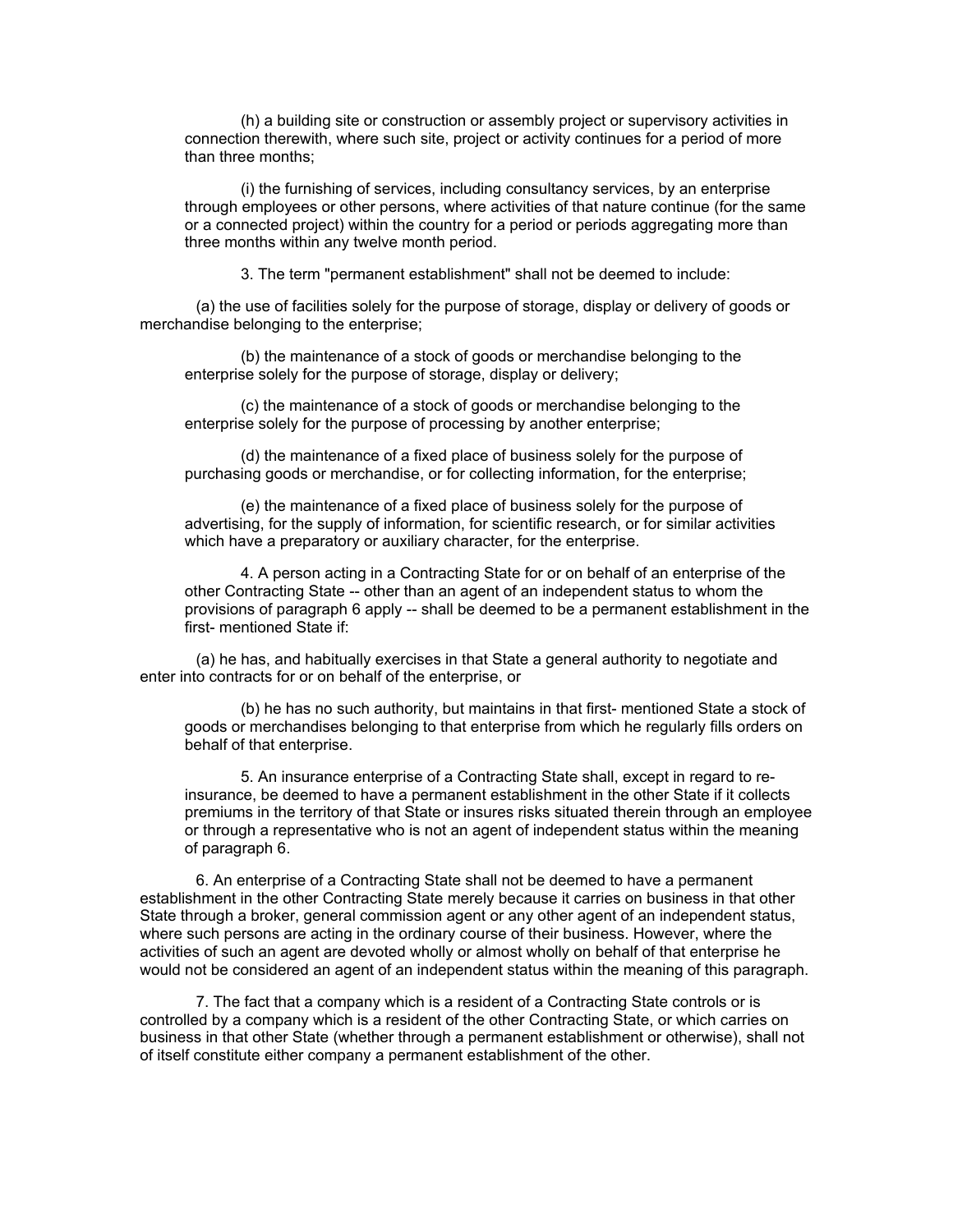### **Article VI Income From Immovable Property**

1. Income from immovable property may be taxed in the Contracting State in which such property is situated.

2. The term "immovable property" shall be defined in accordance with the law of the Contracting State in which the property in question is situated. The term shall in any case include property accessory to immovable property, livestock and equipment used in agriculture and forestry, rights to which the provisions of general law respecting landed property apply, usufruct of immovable property and rights to variable or fixed payments as consideration for the working of, or the right to work, mineral deposits, sources and other natural resources; ships, boats and aircraft shall not be regarded as immovable property.

3. The provisions of paragraph 1 shall apply to income derived from the direct use, letting, or use in any other form of immovable property and to profits from the alienation of such property.

4. Where a resident of a Contracting State has immovable property in the other Contracting State the income from such property shall, if the resident so elects, be determined in the same manner and under the same conditions as apply to residents of that other Contracting State. To be admissible such election must be made in writing within two years from the end of the year in which the income has accrued.

5. The provisions of paragraphs 1, 3 and 4 shall also apply to the income from immovable property of an enterprise and to income from immovable property used for the performance of professional services.

# **Article VII Business Profits**

1. The profits of an enterprise of a Contracting State shall be taxable only in that Contracting State unless the enterprise carries on business in the other Contracting State through a permanent establishment situated therein. If the enterprise carries on business as aforesaid, the profits of the enterprise may be taxed in the other Contracting State but only so much of them as is attributable to:

(a) that permanent establishment; or

(b) sales of goods or merchandise of the same or similar kind as those sold, or from other business activities of the same or similar kind as those effected, through that permanent establishment.

2. Where an enterprise of a Contracting State carries on business in the other Contracting State through a permanent establishment situated therein, there shall in each Contracting State be attributed to that permanent establishment the profits which it might be expected to make if it were a distinct and separate enterprise engaged in the same or similar activities under the same or similar conditions and dealing at arm's length with the enterprise of which it is a permanent establishment.

3. In the determination of the profits of a permanent establishment, there shall be allowed as deductions expenses which are incurred for the purposes of the business of the permanent establishment including executive and general administrative expenses so incurred, whether in the State in which the permanent establishment is situated or elsewhere but no deductions shall be allowed for any expenses which, under the law of the State in which the permanent establishment is situated, would not be allowed as deductions by an independent enterprise of that State.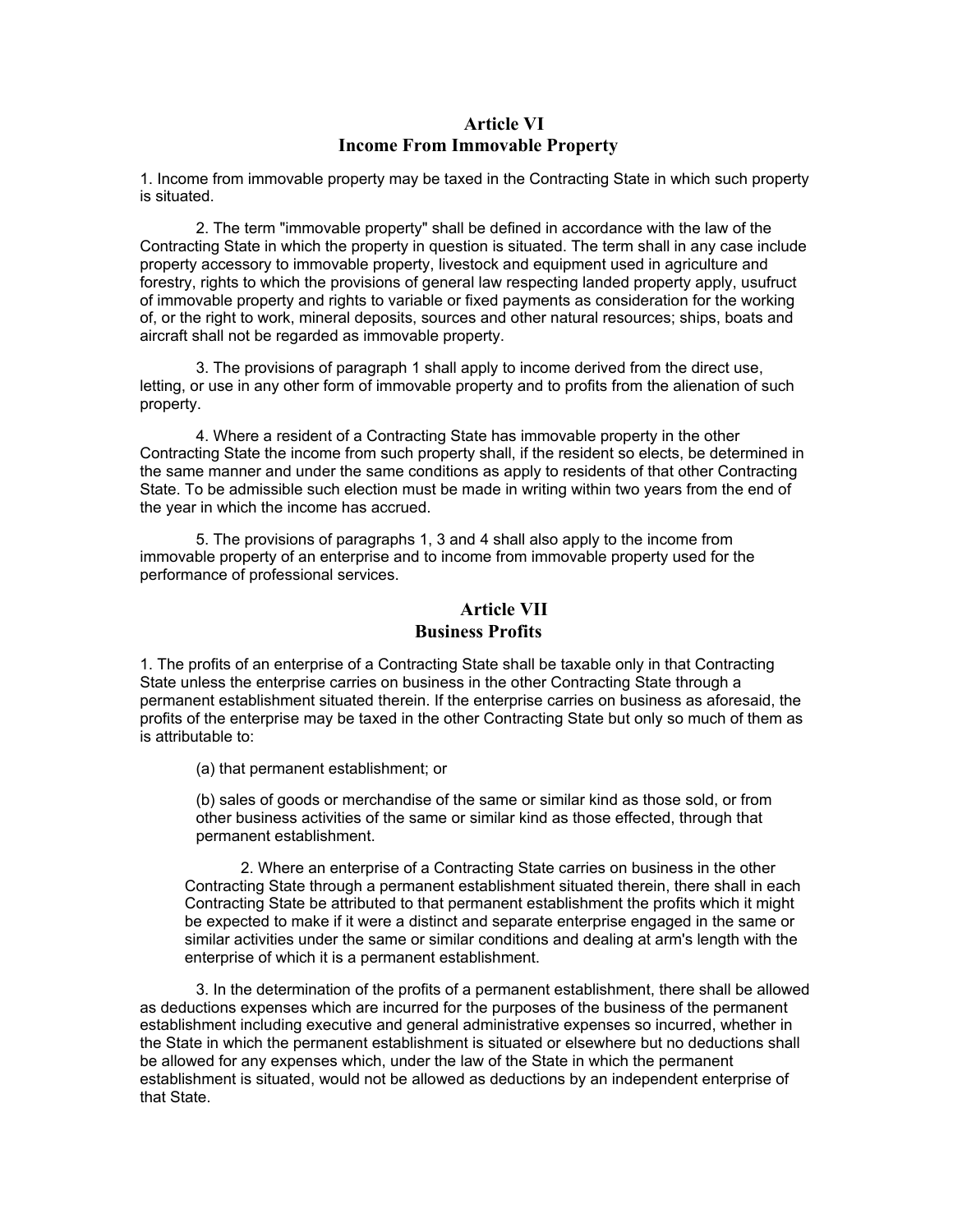4. Insofar as it has been customary in a Contracting State to determine the profits to be attributed to a permanent establishment on the basis of an apportionment of the total profits of the enterprise to its various parts, nothing in paragraph 2 shall preclude that Contracting State from determining the profits to be taxed by such an apportionment as may be customary; the method of apportionment adopted shall, however, be such that the result shall be in accordance with the principles laid down in this Article.

5. For the purpose of the preceding paragraphs, the profits to be attributed to the permanent establishment shall be determined by the same method year by year unless there is good and sufficient reason to the contrary.

6. No profits shall be attributed to a permanent establishment by reason of the mere purchase by that permanent establishment of goods or merchandise for the enterprise.

7. Where profits include items of income which are dealt with separately in other Articles of this Convention, then the provisions of those Articles shall not be affected by the provisions of this Article.

# **Article VIII Shipping And Air Transport**

1. Notwithstanding the provisions of Articles V and VII, profits of an enterprise from the operation of ships or aircraft in international traffic shall be taxable only in the Contracting State in which the place of effective management of the enterprise is situated.

2. Notwithstanding the provisions of paragraph 1 and Article VII, profits derived from the operation of ships used principally to transport passengers or goods exclusively between places in a Contracting State may be taxed in that State.

3. The provisions of paragraphs 1 and 2 shall also apply to profits referred to in those paragraphs derived by an enterprise of a Contracting State from its participation in a pool, a joint business or in an international operating agency.

#### **Article IX Associated Enterprises**

1. Where

(a) an enterprise of a Contracting State participates directly or indirectly in the management, control or capital of an enterprise of the other Contracting State, or

(b) the same persons participate directly or indirectly in the management, control or capital of an enterprise of a Contracting State and an enterprise of the other Contracting State,

and in either case conditions are made or imposed between the two enterprises in their commercial or financial relations which differ from those which would be made between independent enterprises, then any profits which would, but for those conditions, have accrued to one of the enterprises, but by reason of those conditions, have not so accrued, may be included in the profits of that enterprise and taxed accordingly.

2. Where profits on which an enterprise of a Contracting State has been charged to tax in that State are also included in the profits of an enterprise of the other Contracting State and taxed accordingly, and the profits so included are profits which would have accrued to that enterprise of the other State, if the conditions made between the enterprises had been those which would have been made between independent enterprises, then the first-mentioned State shall make an appropriate adjustment to the amount of tax charged on those profits in the first-mentioned State.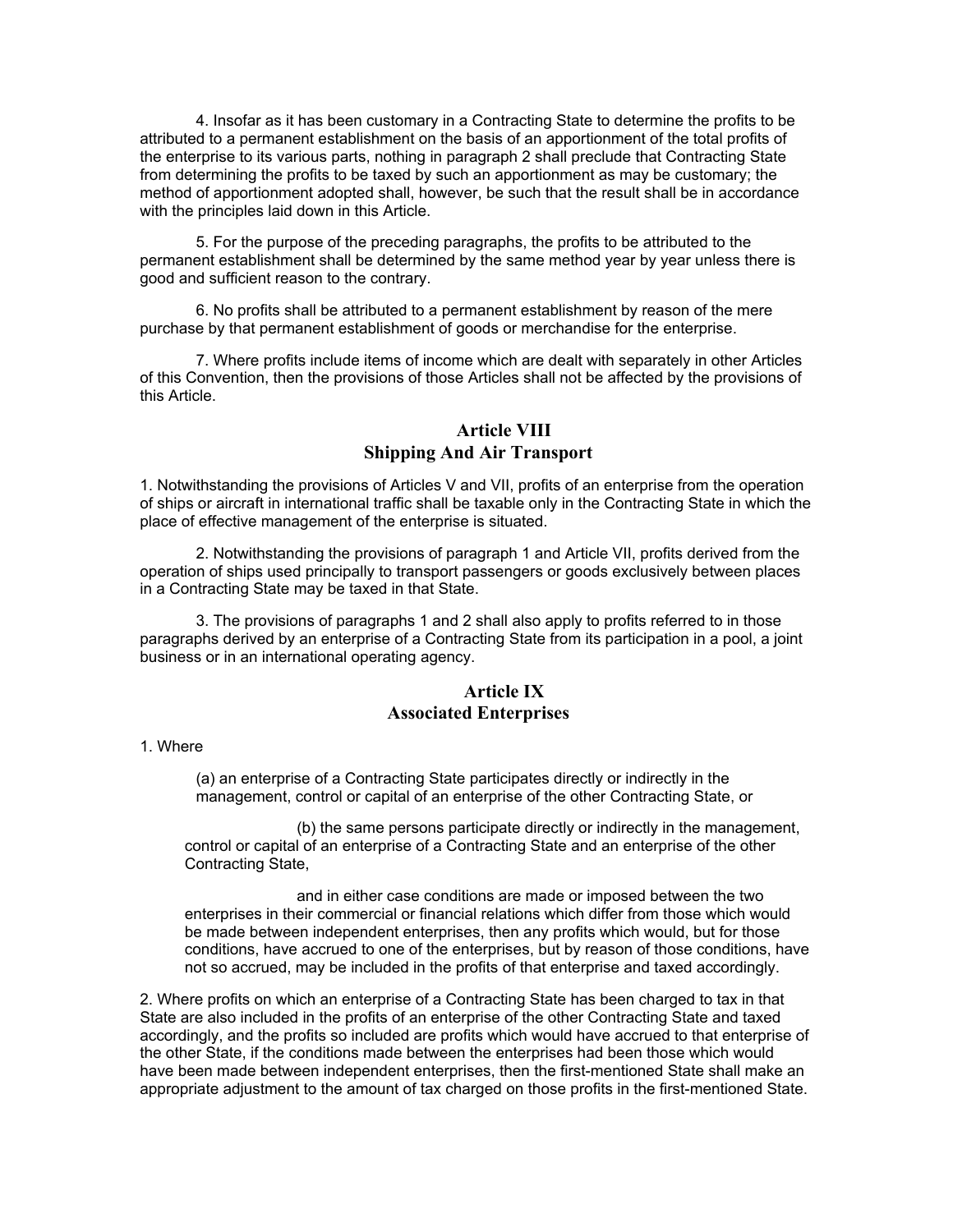In determining such an adjustment due regard shall be had to the other provisions of this Convention in relation to the nature of the income.

3. A Contracting State shall not change the profits of an enterprise in the circumstances referred to in paragraph 1 after the expiry of the time limits provided in its national laws and, in any case, after six years from the end of the year in which the profits which would be subject to such change would have accrued to an enterprise of that State. This paragraph shall not apply in the case of fraud, willful default or neglect by the enterprise.

### **Article X Dividends**

1. Dividends paid by a company which is a resident of a Contracting State to a resident of the other Contracting State may be taxed in that other Contracting State.

2. However, such dividends may be taxed in the Contracting State of which the company paying the dividends is a resident, and according to the law of that State; but where the resident of the other Contracting State is the beneficial owner of the dividends, the tax so charged shall not exceed 15 per cent of the gross amount of the dividends. The provisions of this paragraph shall not affect the taxation of the company on the profits out of which the dividends are paid.

3. The term "dividends" as used in this Article means income from shares or other rights, not being debt-claims, participating in profits, as well as income assimilated to income from shares or any other item which is deemed to be a dividend or distribution of a company by the law of the Contracting State of which the company making the distribution is a resident.

4. The provisions of paragraphs 1 and 2 shall not apply if the recipient of the dividends, being a resident of a Contracting State, carries on in the other Contracting State of which the company paying the dividends is a resident, a trade or business through a permanent establishment situated therein, or performs in that other State professional services from a fixed base situated therein, and the holding by virtue of which the dividends are paid is effectively connected with such permanent establishment or fixed base. In such a case, the provisions of Article VII or Article XIV, as the case may be, shall apply.

5. Where a company is a resident of only one Contracting State, the other Contracting State may not impose any tax on the dividends paid by the company, except insofar as such dividends are paid to a resident of that other state or insofar as the holding in respect of which the dividends are paid is effectively connected with a permanent establishment or a fixed base situated in that other State, nor subject the company's undistributed profits to a tax on undistributed profits, even if the dividends paid or the undistributed profits consist wholly or partly of profits or income arising in such other State.

6. Nothing in this Convention shall be construed as preventing a Contracting State from imposing on the earnings of a company attributable to a permanent establishment in that State, tax in addition to the tax which would be chargeable on the earnings of a company which is a national of that State, provided that any additional tax so imposed shall not exceed 15 per cent of the amount of such earnings which have not been subjected to such additional tax in previous taxation years. For the purpose of this provision, the term "earnings" means the profits attributable to a permanent establishment in a Contracting State in a year and previous years after deducting therefrom all taxes, other than the additional tax referred to herein, imposed on such profits by that State.

#### **Article XI Interest**

1. Interest arising in a Contracting State and paid to a resident of the other Contracting State may be taxed in that other Contracting State.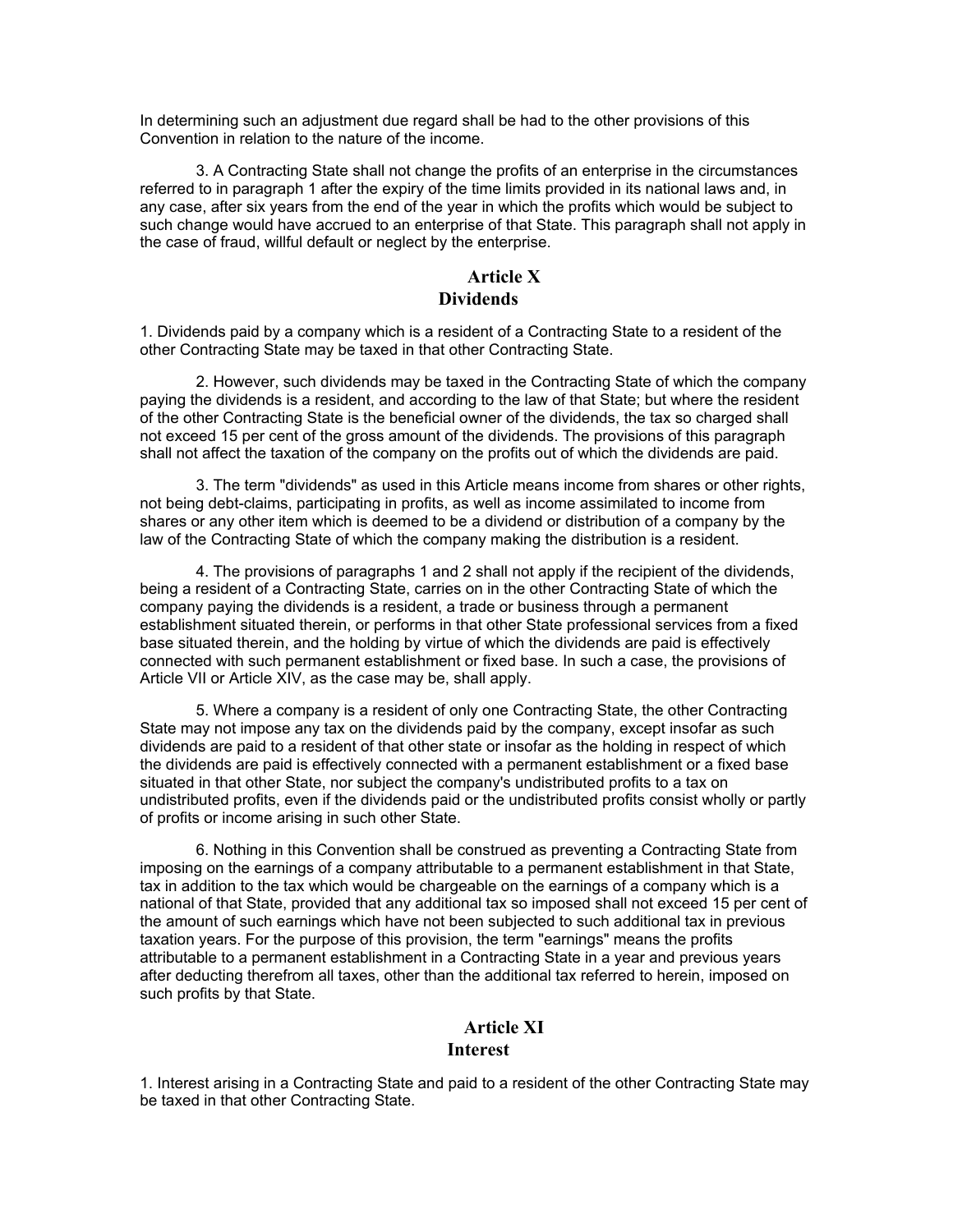2. However, such interest may be taxed in the Contracting State in which it arises, and according to the law of that Contracting State; but where such interest is paid to a resident of the other Contracting State who is subject to tax there in respect thereof, the tax so charged in the Contracting State in which the interest arises shall not exceed 15 per cent of the gross amount of the interest.

3. The term "interest" as used in this Article means income from debt-claims of every kind, whether or not secured by mortgage, and whether or not carrying a right to participate in profits, and in particular, income from government securities and income from bonds or debentures, including premiums attaching to such securities, bonds or debentures, as well as income assimilated to income from money lent by the law of the Contracting State in which the income arises, and including interest (stated or otherwise) on deferred payments on the sale of movable property. However, the term "interest" does not include income dealt with in paragraph 3 of Article X.

4. The provisions of paragraphs 1 and 2 shall not apply if the recipient of the interest, being a resident of a Contracting State, carries on in the other Contracting State in which the interest arises a trade or business through a permanent establishment situated therein, or performs in that other State professional services from a fixed base situated therein, and the debt-claim in respect of which the interest is paid is effectively connected with such permanent establishment or fixed base. In such a case, the provisions of Article VII or Article XIV, as the case may be, shall apply.

5. Interest shall be deemed to arise in a Contracting State when the payer is that State itself, a political subdivision, a local authority or a resident of that State. Where, however, the person paying the interest, whether he is a resident of a Contracting State or not, has in a Contracting State a permanent establishment or a fixed base in connection with which the indebtedness on which the interest is paid was incurred, and that interest is borne by that permanent establishment or fixed base, then such interest shall be deemed to arise in the Contracting State in which the permanent establishment or fixed base is situated.

6. Where, owing to a special relationship between the payer and the recipient or between both of them and some other person, the amount of the interest paid, having regard to the debtclaim for which it is paid, exceeds the amount which would have been agreed upon by the payer and the recipient in the absence of such relationship, the provisions of this Article shall apply only to the last-mentioned amount. In that case, the excess part of the payments shall remain taxable according to the law of each Contraction State, due regard being had to the other provisions of this Convention.

#### **Article XII Royalties**

1. Royalties arising in a Contracting State and paid to a resident of the other Contracting State may be taxed in that other Contracting State.

2. However, such royalties may be taxed in the Contracting State in which they arise, and according to the law of that Contracting State; but where such royalties are paid to a resident of the other Contracting State who is subject to tax there in respect thereof, the tax so charged in the Contracting State in which the royalties arise shall not exceed 15 per cent of the gross amount of the royalties.

3. The term "royalties" as used in this Article means payments of any kind received as a consideration for the use of, or the right to use, any copyright of literary, artistic or scientific work (including cinematograph films, video tapes for use in connection with television or tapes for use in connection with radio), any patent, trade mark, design or model, plan, secret formula or process, or for the use of, or the right to use, industrial, commercial or scientific equipment, or for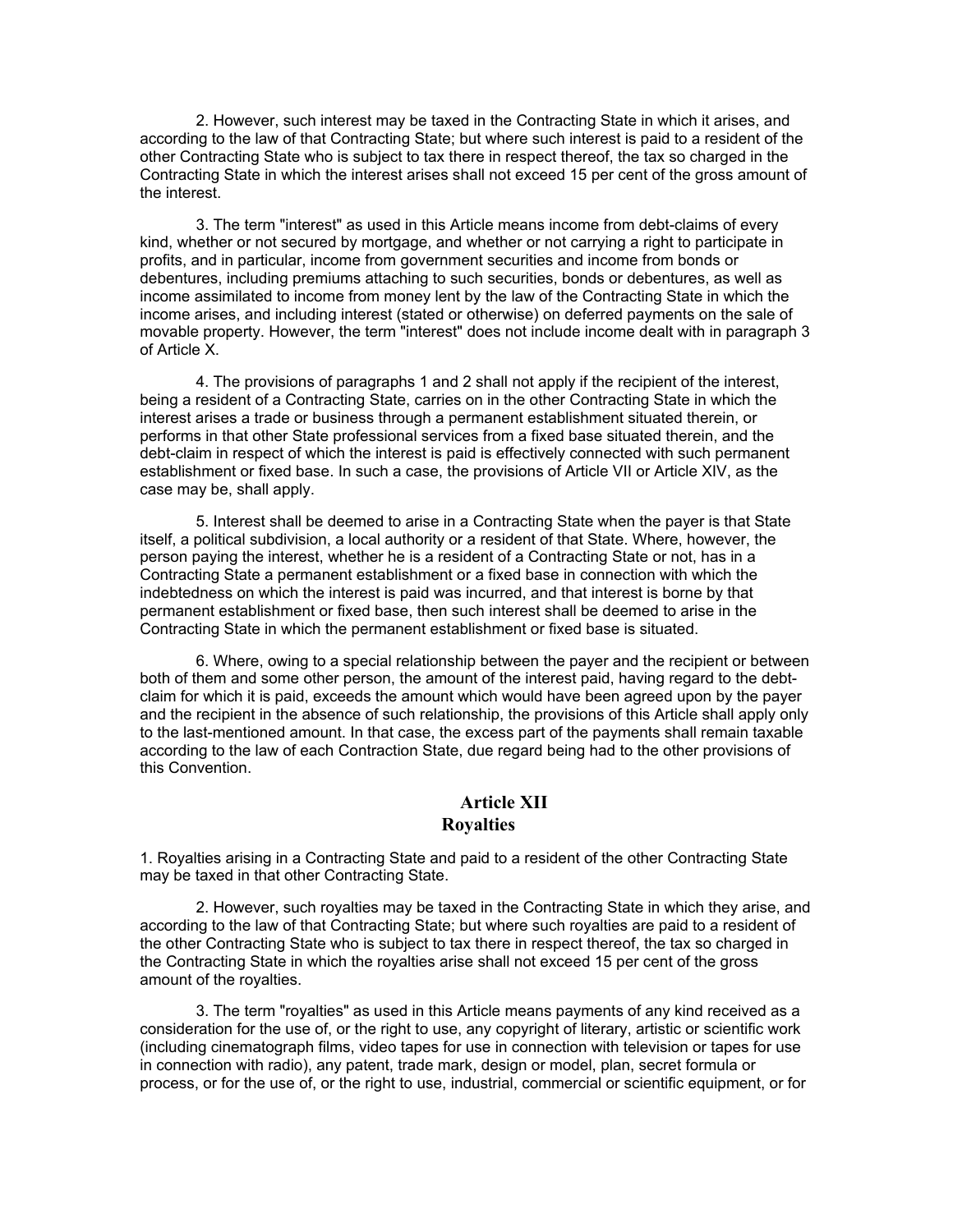information concerning industrial, commercial or scientific experience or for rental of movable property.

4. The provisions of paragraphs 1 and 2 shall not apply if the recipient of the royalties, being a resident of a Contracting State, carries on in the other Contracting State in which the royalties arise a trade or business through a permanent establishment situated therein, or performs in that other State professional services from a fixed base situated therein, and the right or property in respect of which the royalties are paid is effectively connected with such permanent establishment or fixed base. In such a case, the provisions of Article VII or Article XIV, as the case may be, shall apply.

5. Royalties shall be deemed to arise in a Contracting State when the payer is that State itself, a political subdivision, a local authority or a resident of that State. Where, however, the person paying the royalties, whether he is a resident of a Contracting State or not, has in a Contracting State a permanent establishment or fixed base in connection with which the obligation to pay the royalties was incurred, and those royalties are borne by that permanent establishment or fixed base, then such royalties shall be deemed to arise in the Contracting State in which the permanent establishment or fixed base is situated.

6. Where, owing to a special relationship between the payer and the recipient or between both of them and some other person, the amount of the royalties paid, having regard to the use, right or information for which they are paid, exceeds the amount which would have been agreed upon by the payer and the recipient in the absence of such relationship, the provisions of this Article shall apply only to the last-mentioned amount. In that case, the excess part of the payments shall remain taxable according to the law of each Contracting State, due regard being had to the other provisions of this Convention.

#### **Article XIII Gains From The Alienation Of Property**

1. Gains from the alienation of immovable property as defined in paragraph 2 of Article VI may be taxed in the Contracting State in which such property is situated.

2. Gains from the alienation of movable property forming part of the business property of a permanent establishment which an enterprise of a Contracting State has in the other Contracting State or of movable property pertaining to a fixed base available to a resident of a Contracting State in the other Contracting State for the purpose of performing professional services, including such gains from the alienation of such a permanent establishment (alone or together with the whole enterprise) or of such a fixed base may be taxed in the other Contracting State.

3. Notwithstanding the provisions of paragraph 2, gains derived by an enterprise of a Contracting State from the alienation of ships or aircraft operated in international traffic and movable property pertaining to the operation of such ships and aircraft, shall be taxable only in the Contracting State in which the place of effective management of the enterprise is situated.

4. Gains from the alienation of

(a) shares of a company, the property of which consists principally of immovable property situated in a Contracting State, and

(b) an interest in a partnership or a trust, the property of which consists principally of immovable property situated in a Contracting State,

may be taxed in that State. For the purposes of this paragraph the term "immovable property" includes the shares of a company referred to in subparagraph (a) or an interest in a partnership or a trust referred to in subparagraph (b).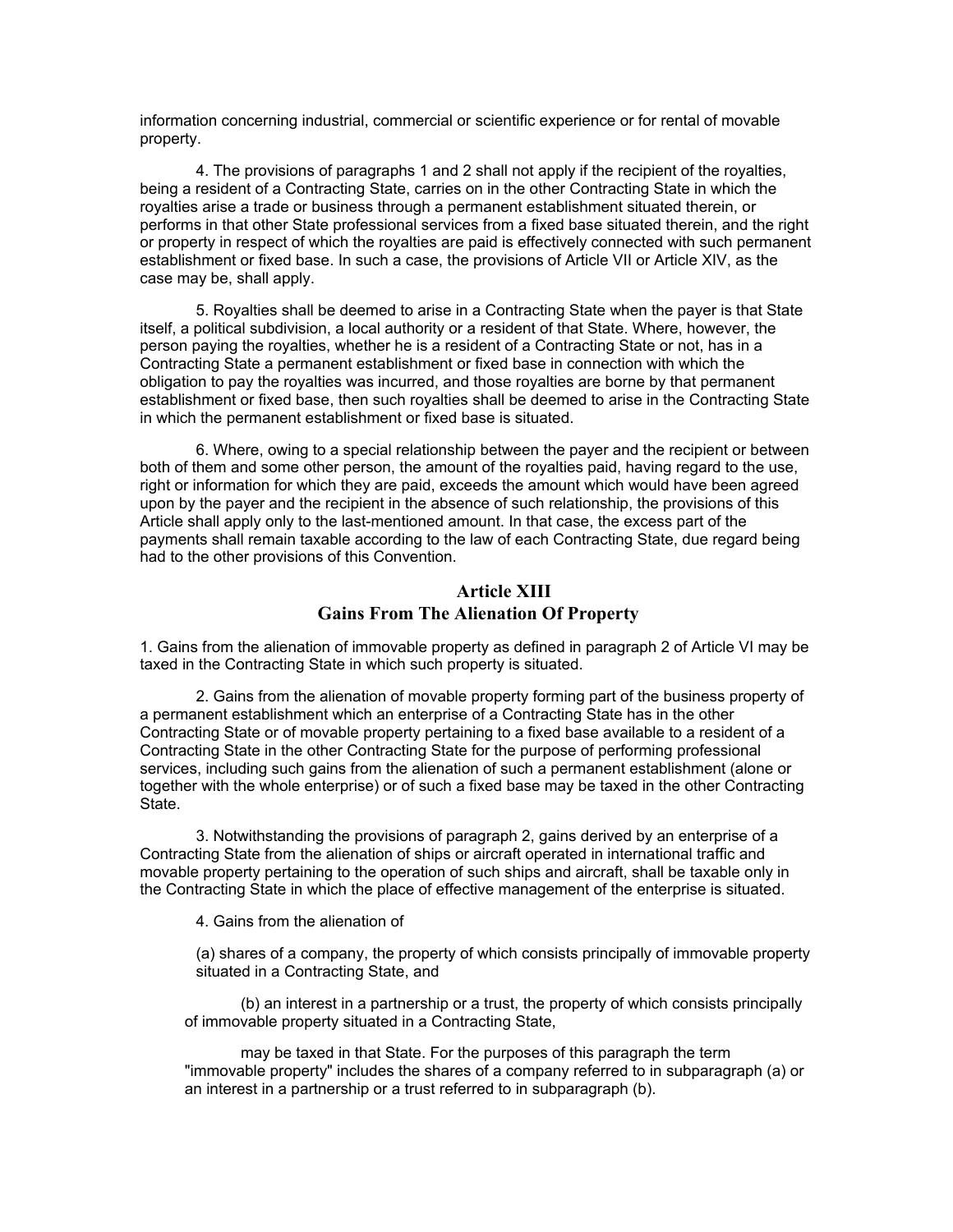5. Gains from the alienation of any property, other than those mentioned in paragraphs 1, 2, 3, and 4 shall be taxable only in the Contracting State of which the alienator is a resident.

6. The provisions of paragraph 5 shall not affect the right of either of the Contracting States to levy, according to its law, a tax on gains from the alienation of any property derived by an individual who is a resident of the other Contracting State and has been a resident of the firstmentioned State at any time during the six years immediately preceding the alienation of the property.

# **Article XIV**

# **Independent Personal Services**

1. Income derived by an individual resident of a Contracting State in respect of his professional services or other independent activities of a similar character shall be taxable only in that State unless:

(a) he has a fixed base regularly available to him in the other Contracting State for the purpose of performing his services or activities, in which case so much of the income may be taxed in that other State as is attributable to that fixed base; or

(b) he is present in the other Contracting State for the purpose of performing his services or activities for a period or periods amounting to or exceeding in the aggregate 183 days in the taxable year concerned, in which case so much of the income may be taxed in that other State as is attributable to the services or activities performed in that other State; or

(c) his remuneration for his services or activities in the other Contracting State derived from residents of that Contracting State exceeds 10,000 Canadian dollars or its equivalent in Zambian Kwacha in the taxable year (not including travel expenses directly related to the services or activities in the other Contracting State), notwithstanding that his stay in that State is for a period or periods amounting to less than 183 days during the taxable year.

2. The term "professional services or other independent activities" includes especially independent scientific, literary, artistic, educational or teaching activities as well as the independent activities of physicians, lawyers, engineers, architects, dentists and accountants.

#### **Article XV Dependent Personal Services**

1. Subject to the provisions of Articles XVI, XVIII and XIX, salaries, wages and other similar remuneration derived by a resident of a Contracting State in respect of an employment shall be taxable only in that State unless the employment is exercised in the other Contracting State. If the employment is so exercised, such remuneration as is derived therefrom may be taxed in that other State.

2. Notwithstanding the provisions of paragraph 1, remuneration derived by a resident of a Contracting State in respect of an employment exercised in the other Contracting State shall be taxable only in the first-mentioned State if:

(a) the recipient is present in the other State for a period or periods not exceeding in the aggregate 183 days in the taxable year concerned;

(b) the remuneration is paid by, or on behalf of, an employer who is not a resident of the other State; and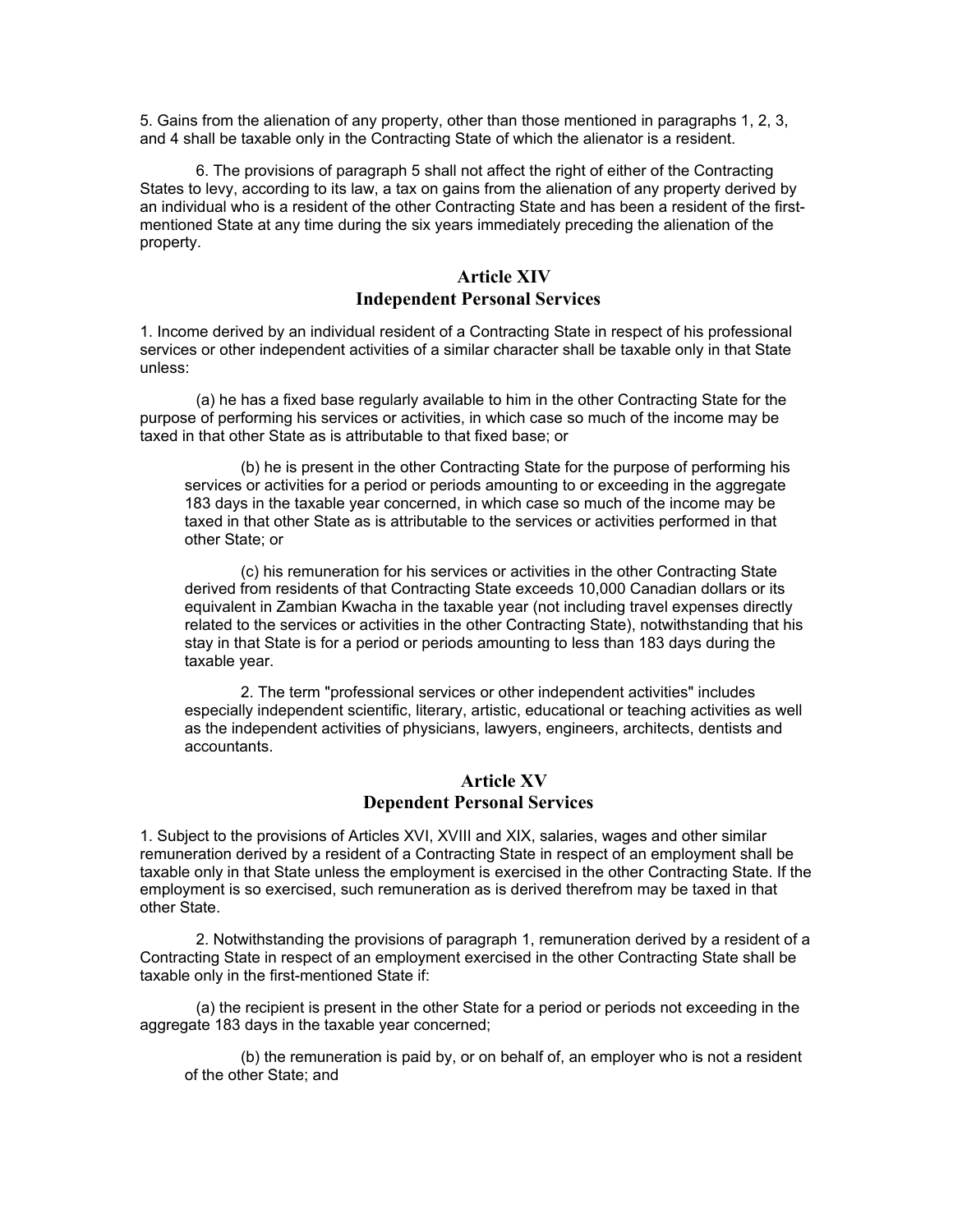(c) such remuneration is not borne by a permanent establishment or a fixed base which the employer has in the other State.

3. Notwithstanding the provisions of paragraphs 1 and 2, remuneration in respect of employment exercised aboard a ship or aircraft in international traffic may be taxed in the Contracting State in which the place of effective management of the enterprise is situated.

#### **Article XVI Directors' Fees**

Directors' fees and similar payments derived by a resident of a Contracting State in his capacity as a member of the board of directors of a company which is a resident of the other Contracting State may be taxed in that other Contracting State.

### **Article XVII Artistes And Athletes**

1. Notwithstanding the provisions of Articles VII, XIV and XV, income derived by entertainers, such as theatre, motion picture, radio or television artistes, and musicians, and by athletes, from their personal activities as such may be taxed in the Contracting State in which these activities are exercised.

2. Where income in respect of personal activities as such of an entertainer or athlete accrues not to that entertainer or athlete himself but to another person, that income may, notwithstanding the provisions of Articles VII, XIV and XV, be taxed in the Contracting State in which the activities of the entertainer or athlete are exercised.

3. The provisions of paragraph 2 shall not apply if it is established that neither the entertainer or the athlete nor persons related thereto, participate directly or indirectly in the profits of the person referred to in that paragraph.

# **Article XVIII Pensions And Annuities**

1. Pensions and annuities arising in a Contracting State and paid to a resident of the other Contracting State may be taxed in that other State.

2. Pensions arising in a Contracting State and paid to a resident of the other Contracting State may be taxed in the State in which they arise, and according to the law of that State. However, in the case of periodic pension payments, the tax so charged shall not exceed 15 per cent of the gross amount of the payment.

3. Any pension paid by, or out of funds created by, the Government, a political subdivision or a local authority of Zambia to any individual shall be taxable only in Zambia.

4. Annuities arising in a Contracting State and paid to a resident of the other Contracting State may be taxed in the State in which they arise, and according to the law of that State; but the tax so charged shall not exceed 15 per cent of the gross amount of the payment. However, this limitation does not apply to lump-sum payments arising on the surrender, cancellation, redemption, sale or other alienation of an annuity, or to payments of any kind under an incomeaveraging annuity contract.

5. Notwithstanding anything in this Convention:

(a) pensions and allowances received from Canada under the Pension Act, the Civilian War Pensions and Allowances Act or the War Veterans Allowance Act and compensation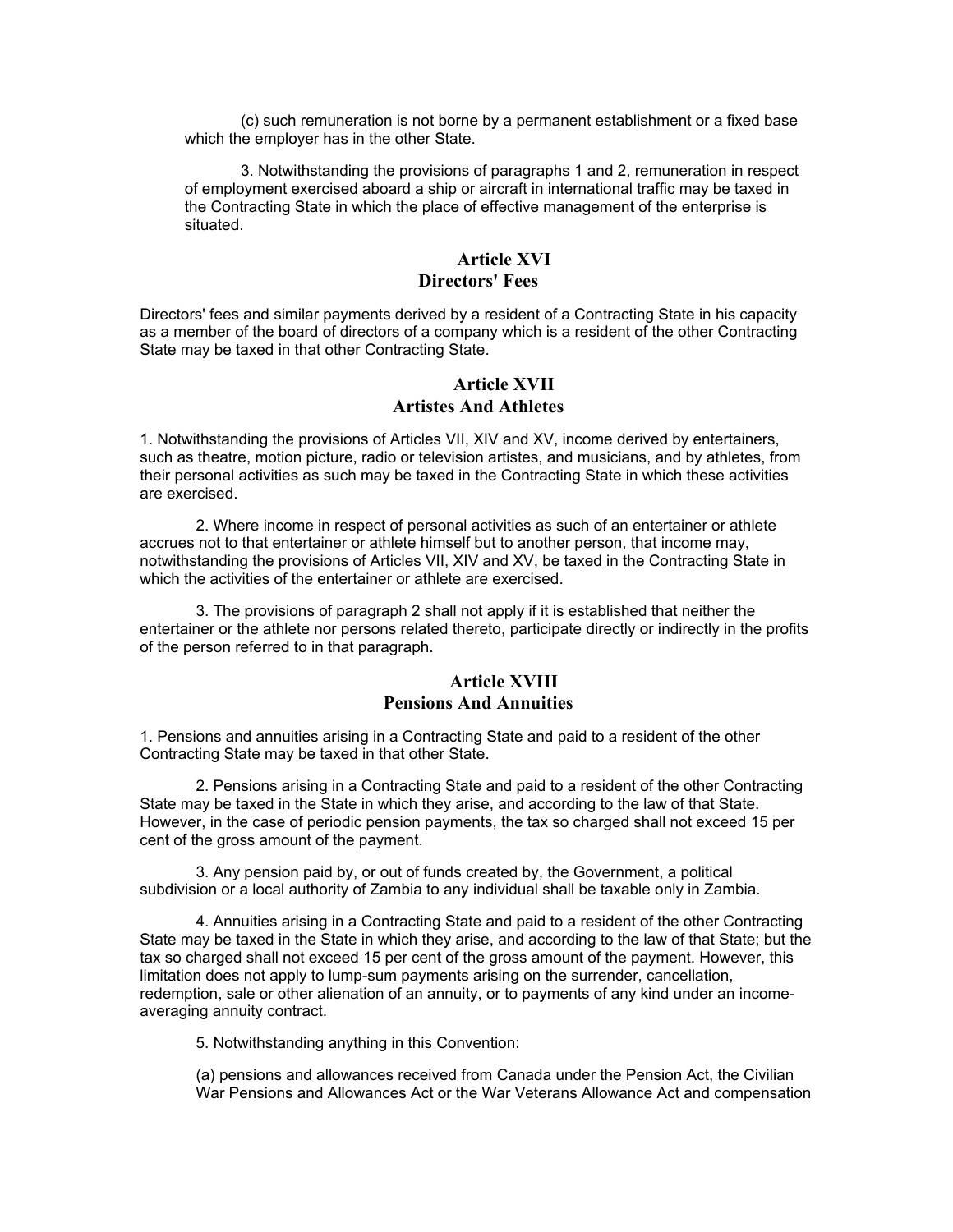received under regulations made under section 7 of the Aeronautics Act shall not be taxable in Zambia so long as they are not subject to Canadian tax;

(b) war disability and war widow's pensions and allowances received from Zambia shall not be taxable in Canada so long as they are not subject to Zambian tax.

6. The term "annuity" means a stated sum payable periodically at stated times, during life or during a specified or ascertainable period of time, under an obligation to make the payments in return for adequate and full consideration in money or money's worth.

#### **Article XIX Government Functions**

1. (a) Remuneration, other than a pension, paid by a Contracting State or a political subdivision or a local authority thereof to any individual in respect of services rendered to that State or subdivision or local authority thereof shall be taxable only in that State.

(b) However, such remuneration shall be taxable only in the Contracting State of which the recipient is a resident if the services are rendered in that State and the recipient did not become a resident of that State solely for the purpose of performing the services.

2. The provisions of this Article shall not apply to remuneration in respect of an employment in connection with any trade or business carried on by a Contracting State, a political subdivision or a local authority thereof for the purpose of profits.

#### **Article XX Students And Apprentices**

1. Students, apprentices or business trainees who are nationals of a Contracting State shall not be subjected in the other Contracting State to any taxation or any requirement connected therewith which is other or more burdensome than the taxation and connected requirements to which students, apprentices or business trainees who are nationals of that other State in the same circumstances are or may be subjected.

2. Payments which a student, apprentice or business trainee who is, or was immediately before visiting one of the Contracting States, a resident of the other Contracting State and who is present in the first-mentioned Contracting State solely for the purpose of his education or training receives for the purpose of his maintenance, education or training shall not be taxed in that firstmentioned State, provided that such payments are made to him from sources outside that State.

#### **Article XXI Income Not Expressly Mentioned**

1. Subject to the provisions of paragraph 2 of this Article, items of income of a resident of a Contracting State which are not expressly mentioned in the foregoing Articles of this Convention shall be taxable only in that Contracting State except that, if such income is derived from sources in the other Contracting State, such income may also be taxed in the other Contracting State and according to the law of that other State.

2. Where income from an estate or trust in Canada is derived by a resident of Zambia who is subject to tax there in respect thereof the tax charged in Canada shall not exceed 15 per cent of the gross amount of the income.

#### **Article XXII Elimination Of Double Taxation**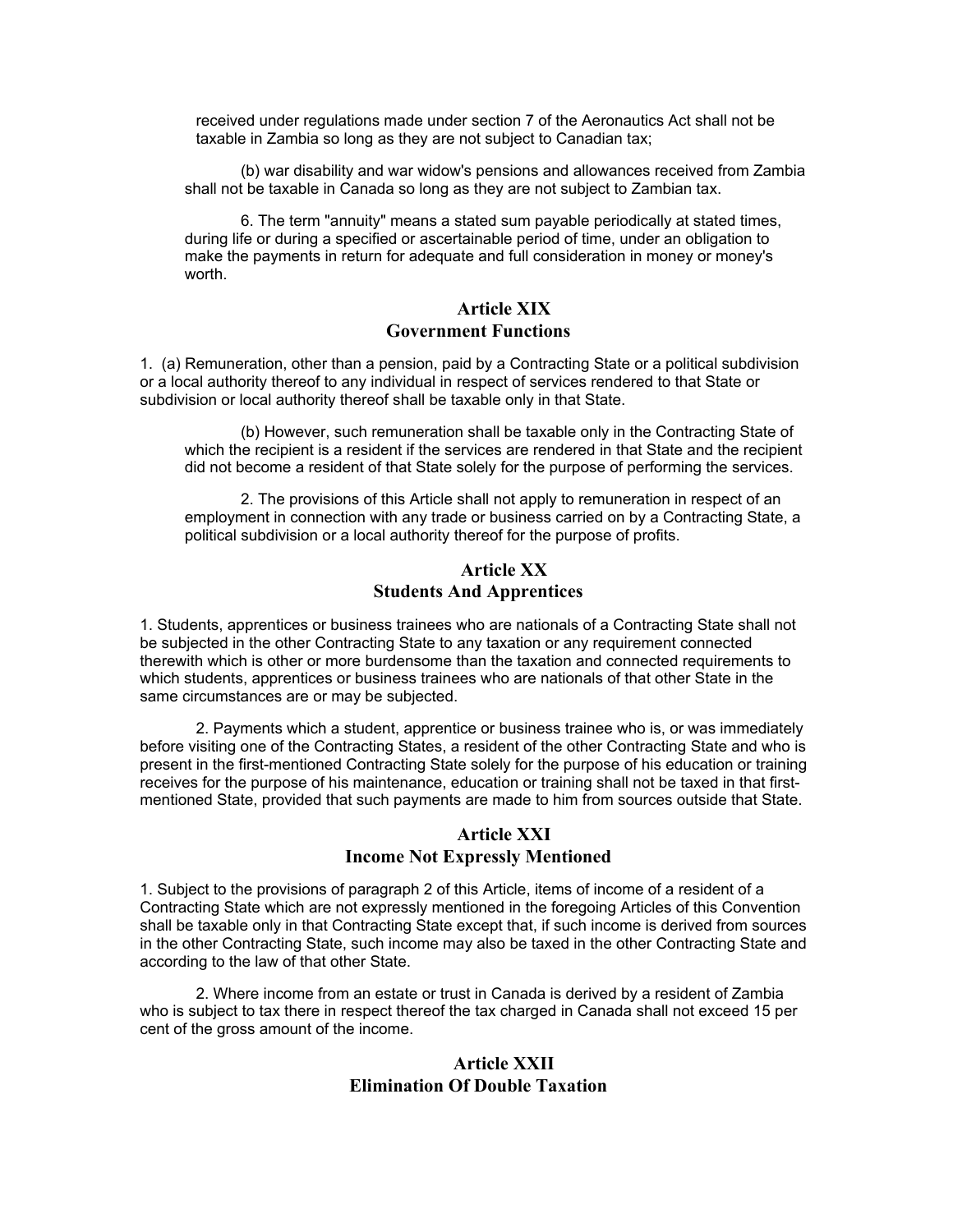1. Subject to the existing provisions of the law of Zambia regarding the allowance as a credit against Zambian tax of tax payable in a territory outside Zambia and to any subsequent modification of those provisions -- which shall not affect the general principle hereof -- tax payable under the laws of Canada, whether directly or by deduction, on profits, income or chargeable gains from sources within Canada shall be allowed as a credit against any Zambian tax computed by reference to the same profits, income or chargeable gains by reference to which Canadian tax is computed. Provided that in the case of a dividend the credit against Zambian tax shall take into account only such Canadian tax payable in respect thereof as is additional to any Canadian tax payable by the company on the profits out of which the dividend is paid and is ultimately borne by the recipient of the dividend.

2. In the case of Canada, double taxation shall be avoided as follows:

(a) Subject to the existing provisions of the law of Canada regarding the deduction from tax payable in Canada of tax paid in a territory outside Canada and to any subsequent modification of those provisions -- which shall not affect the general principle hereof -- and unless a greater deduction or relief is provided under the laws of Canada, tax payable in Zambia on profits, income or gains arising in Zambia shall be deducted from any Canadian tax payable in respect of such profits, income or gains.

(b) Subject to the existing provisions of the law of Canada regarding the determination of the exempt surplus of a foreign affiliate and to any subsequent modification of those provisions -- which shall not affect the general principle hereof -- for the purpose of computing Canadian tax, a company resident in Canada shall be allowed to deduct in computing its taxable income any dividend received by it out of the exempt surplus of a foreign affiliate resident in Zambia.

3. For the purposes of paragraph 2(a), tax payable in Zambia by a company which is a resident of Canada

(a) in respect of profits attributable to a trade or business carried on by it in Zambia, or

(b) in respect of dividends received by it from a company which is a resident of Zambia,

shall be deemed to include any amount which would have been payable as Zambian tax for any year but for an exemption from, or reduction of, tax granted for that year or any part thereof under --

(c) Sections 20, 22, 23, 24 and 25 of the Industrial Development Act, 1977 so far as they were in force on, and have not been modified since, the date of signature of this Convention, or have been modified only in minor respects so as not to affect their general character; and except to the extent that the said provisions have the effect of exempting or relieving a source of income for a period in excess of ten years;

(d) any other provision which may subsequently be made granting an exemption or reduction of tax which is agreed by the competent authorities of the Contracting States to be of a substantially similar character, if it has not been modified thereafter or has been modified only in minor respects so as not to affect its general character.

4. For the purposes of this Article, profits, income or gains or a resident of a Contracting State which are taxed in the other Contracting State in accordance with this Convention shall be deemed to arise from sources in that other State.

#### **Article XXIII Non-discrimination**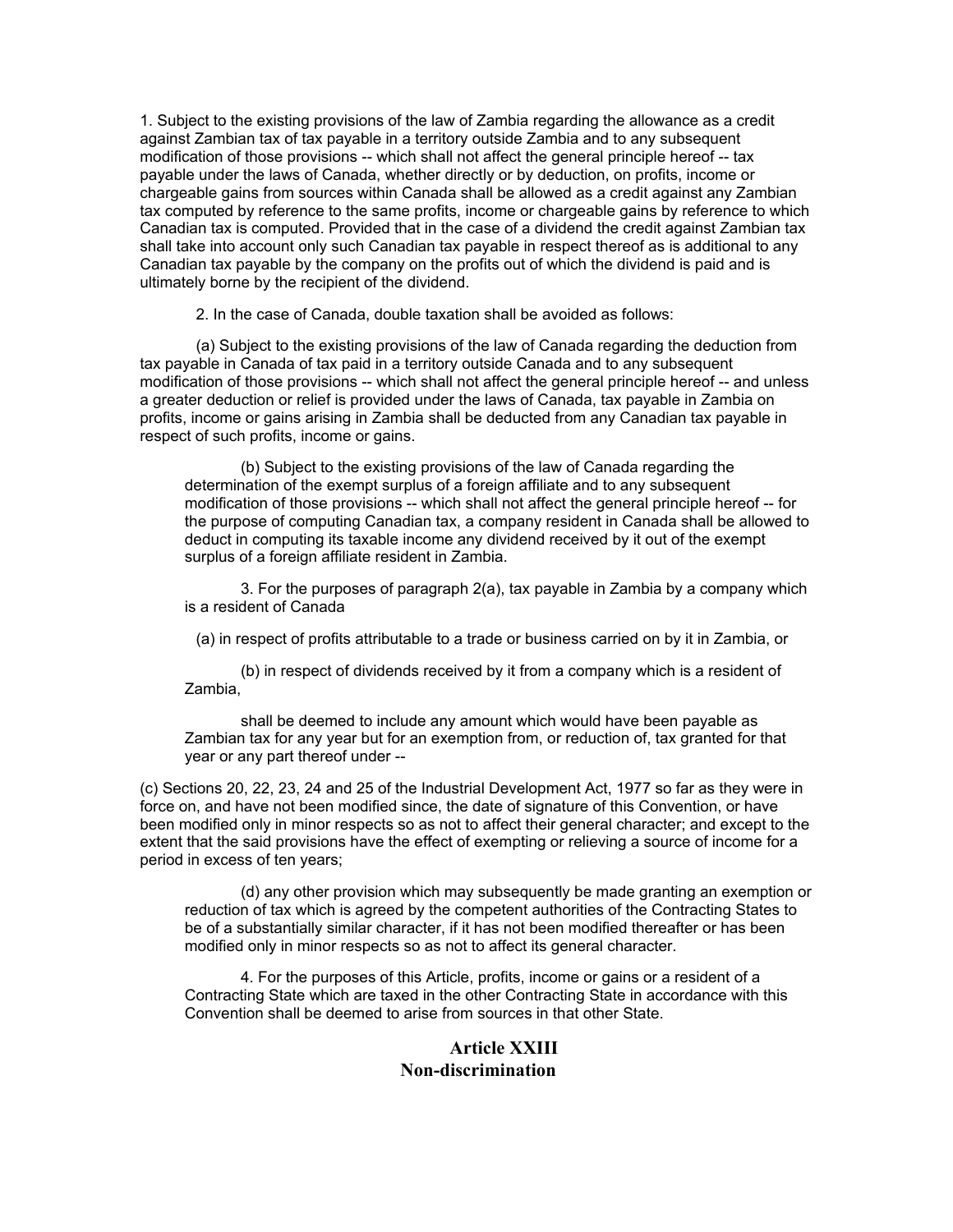1. The nationals of a Contracting State shall not be subjected in the other Contracting State to any taxation or any requirement connected therewith which is other or more burdensome than the taxation and connected requirements to which nationals of that other Contracting State in the same circumstances are or may be subjected.

2. The taxation on a permanent establishment which an enterprise of a Contracting State has in the other Contracting State shall not be less favourably levied in that other Contracting State than the taxation levied on enterprises of that other Contracting State carrying on the same activities.

3. The provisions of this Article shall not be construed as obliging a Contracting State to grant to residents of the other Contracting State any personal allowances, reliefs and reductions for taxation purposes on account of civil status or family responsibilities which it grants to its own residents. However, individuals who are residents of a Contracting State may claim the same personal allowances, reliefs and reductions for the purposes of taxation in the other Contracting State as nationals of that other Contracting State who are not residents of that other Contracting State.

4. Enterprises of a Contracting State, the capital of which is wholly or partly owned or controlled, directly or indirectly, by one or more residents of the other Contracting State, shall not be subjected in the first-mentioned State to any taxation or any requirement connected therewith which is other or more burdensome than the taxation and connected requirements to which other similar enterprises of the first-mentioned State, the capital of which is wholly or partly owned or controlled, directly or indirectly, by one or more residents of a third State, are or may be subjected.

5. In this Article, the term "taxation" means taxes which are the subject of this Convention.

# **Article XXIV**

#### **Mutual Agreement Procedure**

1. Where a resident of a Contracting State considers that the actions of one or both of the Contracting States result or will result for him in taxation not in accordance with this Convention, he may, without prejudice to the remedies provided by the national laws of those States, address to the competent authority of the Contracting State of which he is a resident an application in writing stating the grounds for claiming the revision of such taxation. To be admissible, the said application must be submitted within two years from the first notification of the action which gives rise to taxation not in accordance with the Convention.

2. The competent authority referred to in paragraph 1 shall endeavour, if the objection appears to it to be justified and if it is not itself able to arrive at an appropriate solution, to resolve the case by mutual agreement with the competent authority of the other Contracting State, with a view to the avoidance of taxation not in accordance with the Convention.

3. A Contracting State shall not, after the expiry of the time limits provided in its national laws and, in any case, after six years from the end of the taxable period in which the income concerned has accrued, increase the tax base of a resident of either of the Contracting States by including therein items of income which have also been charged to tax in the other Contracting State. This paragraph shall not apply in the case of fraud, wilful default or neglect.

4. The competent authorities of the Contracting States shall endeavour to resolve by mutual agreement any difficulties or doubts arising as to the interpretation or application of this Convention. In particular, the competent authorities of the Contracting States may agree:

(a) to the same attribution of profits to a resident of one of the Contracting States and its permanent establishment situated in the other Contracting State;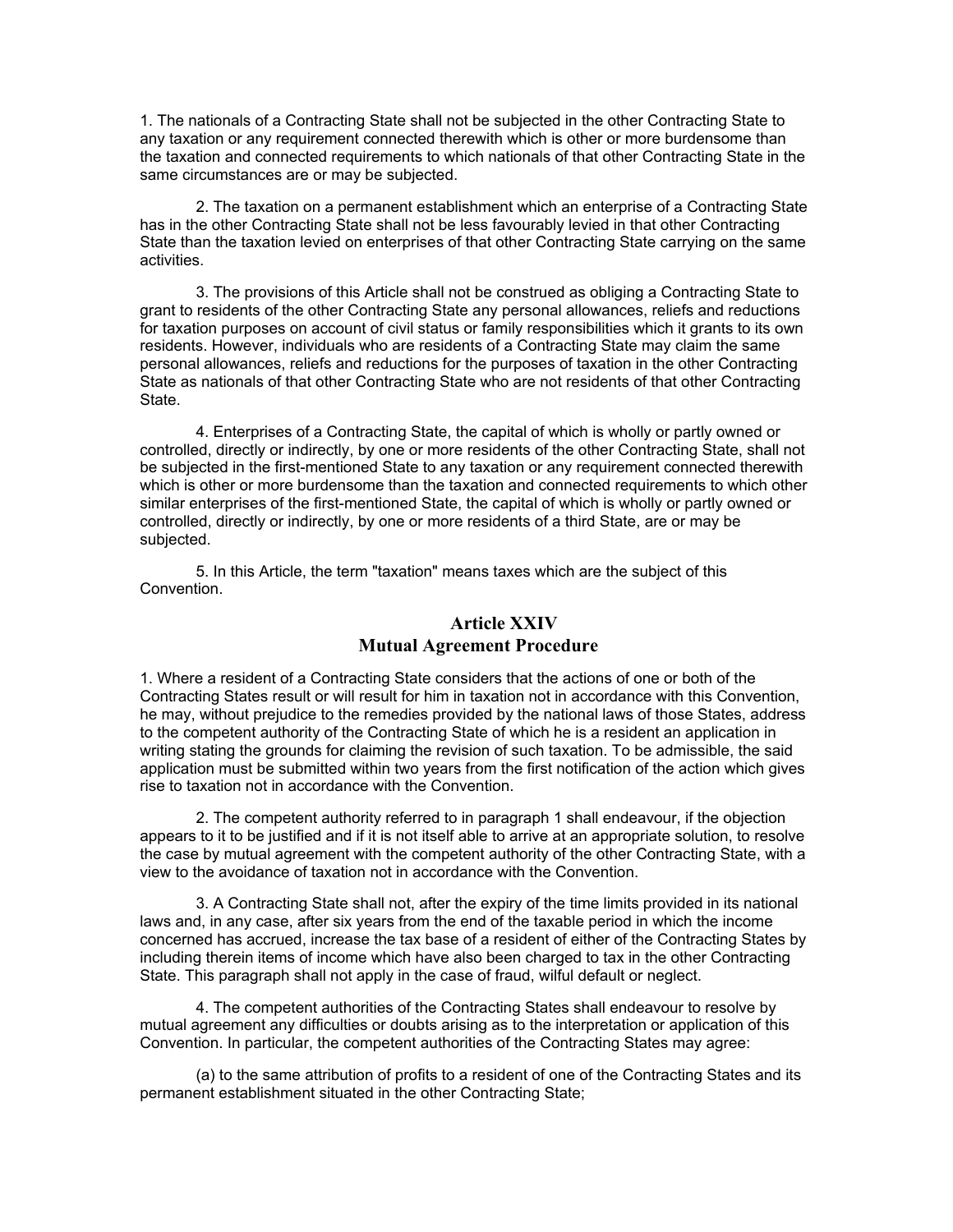(b) to the same allocation of income, deductions, credits, or allowances between a resident of one of the Contracting States and any related person and to the readjustment of taxes imposed by each Contracting State to reflect such allocation;

(c) to the same determination of the source of particular items of income and allocation of deductions, credits, or allowances to such items of income; or

(d) to the same characterization of particular items of income.

5. The competent authorities of the Contracting States may consult together for the elimination of double taxation in cases not provided for in the Convention.

6. The competent authorities of the Contracting States may communicate with each other directly for the purpose of reaching an agreement in the sense of the preceding paragraphs. When it seems advisable in order to reach agreement to have an oral exchange of opinions, such exchange may take place through a Commission consisting of representatives of the competent authorities of the Contracting States.

# **Article XXV Exchange Of Information**

1. The competent authorities of the Contracting States shall exchange such information including documents, as is necessary for the carrying out of this Convention or of the domestic laws (including the provisions for the prevention of fraud or fiscal evasion) of the Contracting States concerning taxes covered by this Convention insofar as the taxation thereunder is not contrary to this Convention. Any information so exchanged shall be treated as secret and shall not be disclosed to any persons, authorities or courts other than those concerned with the assessment or collection of the taxes which are the subject of this Convention.

2. In no case shall the provisions of paragraph 1 be construed so as to impose on one of the Contracting States the obligation:

(a) to carry out administrative measures at variance with the laws or the administrative practice of that or of the other Contracting State;

(b) to supply particulars which are not obtainable under the laws or in the normal course of the administration of that or of the other Contracting State;

(c) to supply information which would disclose any trade, business, industrial, commercial or professional secret or trade process, or information, the disclosure of which would be contrary to public policy (order public).

#### **Article XXVI Diplomatic And Consular Officials**

1. Nothing in this Convention shall affect the fiscal privileges of diplomatic or consular officials under the general rules of international law or under the provisions of special agreements.

2. This Convention shall not apply to International Organizations, to organs or officials thereof and to persons who are members of a diplomatic, consular or permanent mission of a third State, being present in a Contracting State and who are not liable in either Contracting State to the same obligations in relation to tax on their total world income as are residents thereof.

#### **Article XXVII Miscellaneous Rules**

1. The provisions of this Convention shall not be construed to restrict in any manner any exclusion, exemption, deduction, credit, or other allowance now or hereafter accorded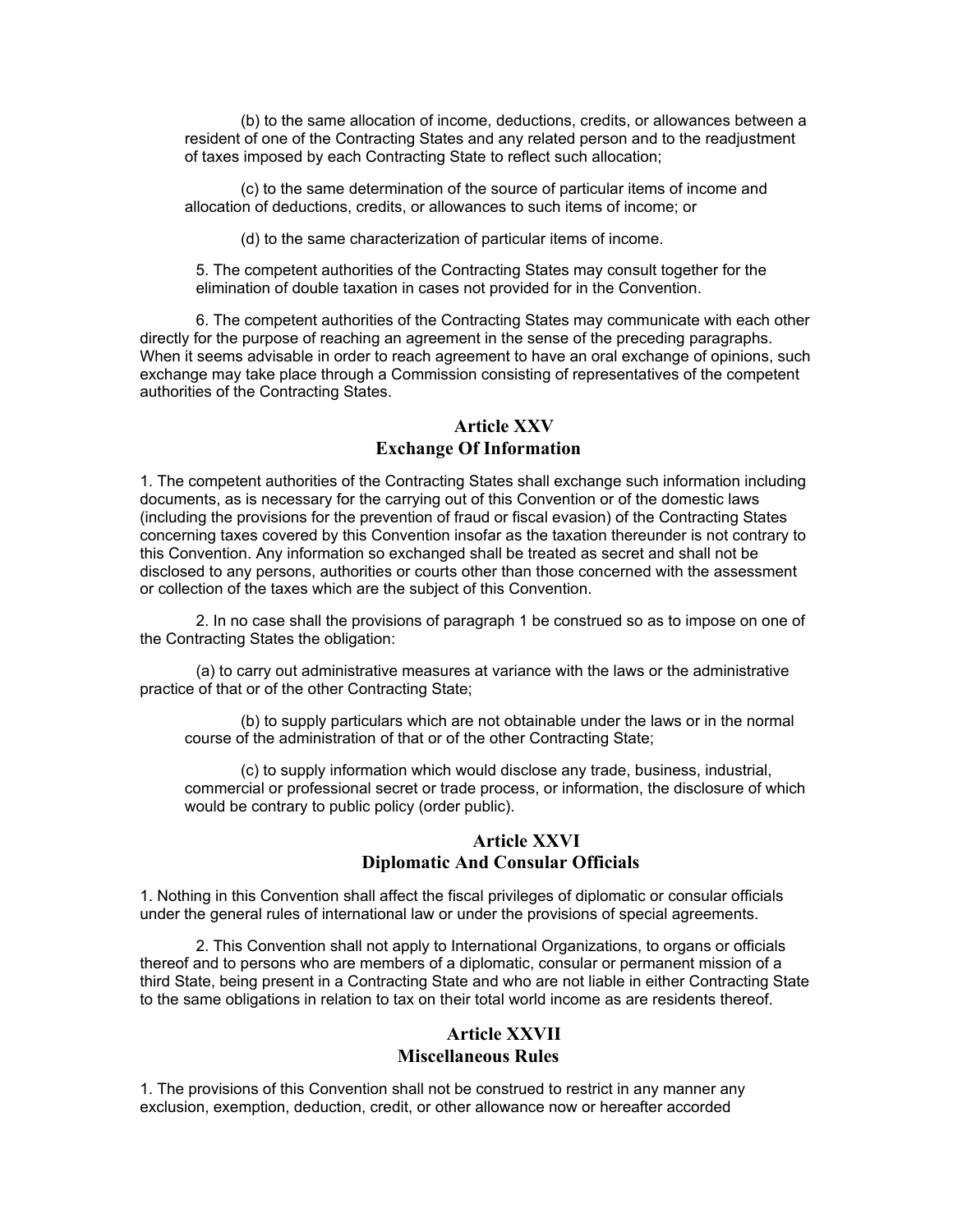(a) by the laws of one of the Contracting States in the determination of the tax imposed by that Contracting State, or

(b) by any other agreement entered into by a Contracting State.

2. Nothing in this Convention shall be construed as preventing Canada from imposing a tax on amounts included in the income of a resident of Canada according to section 91 of the Canadian Income Tax Act (Foreign accrual property income).

3. The competent authorities of the Contracting States may communicate with each other directly for the purpose of applying this Convention.

#### **Article XXVIII Entry Into Force**

1. This Convention shall be ratified and the instruments of ratification shall be exchanged at . . .

2. The Convention shall enter into force upon the exchange of the instruments of ratification and its provisions shall have effect:

(a) in Canada

(i) in respect of tax withheld at the source on amounts paid or credited to non-residents on or after the first day of January in the calendar year in which the exchange of instruments of ratification takes place; and

(ii) in respect of other Canadian tax for taxation years beginning on or after the first day of January in the calendar year in which the exchange of instruments of ratification takes place;

(b) in Zambia: in respect of income for any charge year beginning on or after the first day of April in the calendar year in which the exchange of instruments of ratification takes place.

#### **Article XXIX Termination**

This Convention shall remain in effect indefinitely, but either of the Contracting States may, on or before 30th June in any calendar year beginning after the date of its entry into force, give to the other Contracting State, through diplomatic channels, written notice of termination. In such event, the Convention shall cease to have effect:

(a) in Canada:

(i) in respect of tax withheld at the source on amounts paid or credited to non-residents on or after the first day of January in the calendar year next following that in which the notice is given; and

(ii) in respect of other Canadian tax for taxation years beginning on or after the first day of January in the calendar year next following that in which the notice is given;

(b) in Zambia: in respect of income for any charge year beginning on or after the first day of April in the calendar year next following that in which the notice is given.

IN WITNESS WHEREOF the undersigned, duly authorized to that effect, have signed this Convention.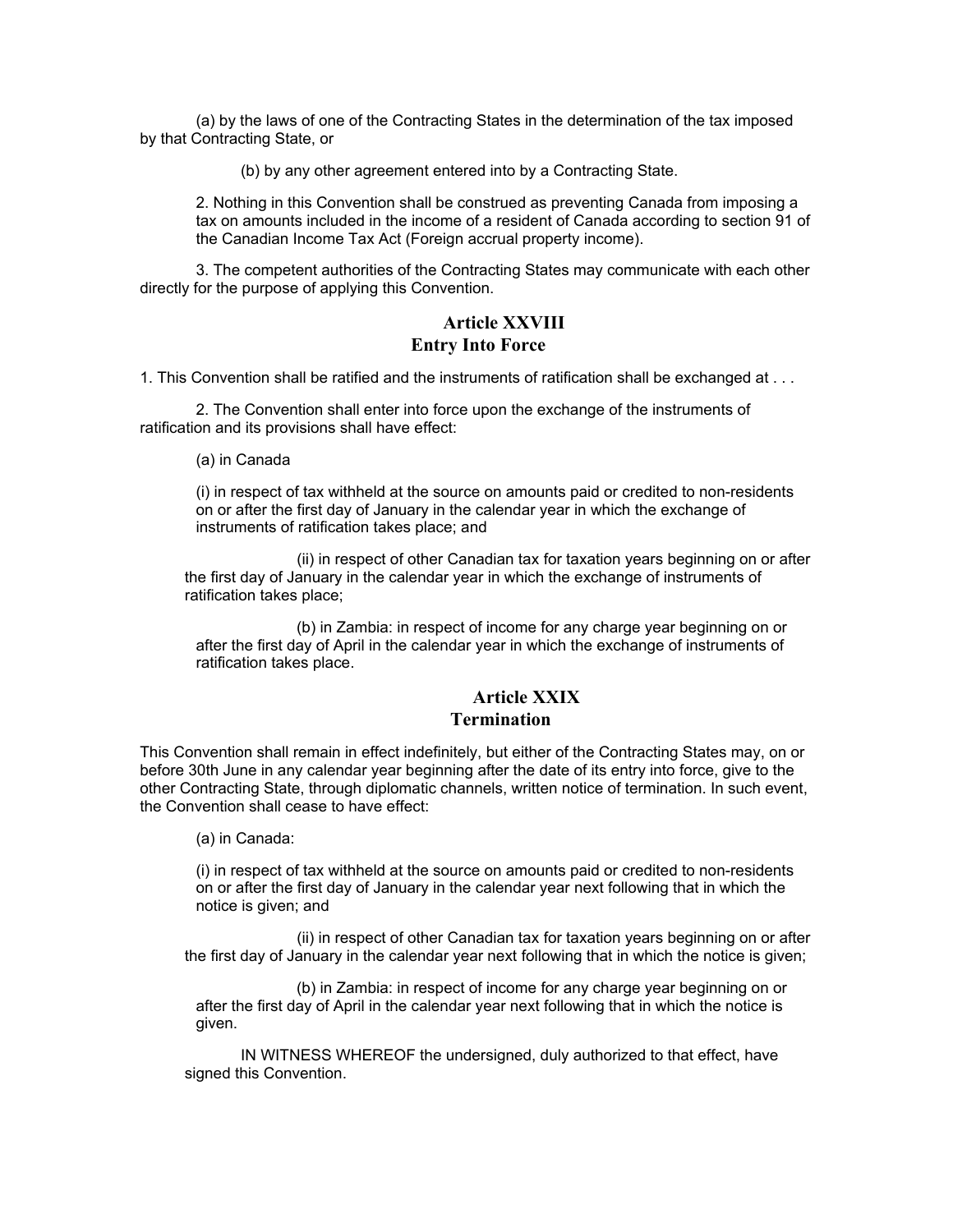DONE in duplicate at [Lusaka, this 16th day of February 1984] in the English and French languages, each version being equally authentic.

FOR THE GOVERNMENT OF CANADA: FOR THE GOVERNMENT OF THE REPUBLIC OF ZAMBIA:

Final Protocol**Signatories: Canada, Zambia Citations: 94 TNI 34-25; Doc 94-30046 Signed: February 16, 1984 In Force: December 28, 1989 Effective: In Canada, from January 1, 1989. In Zambia, from April 1, 1989. See Article XXVIII. Status: In Force Tax Analysts classification: Income** 

Canada and the Republic of Zambia have agreed at the signing at \_\_\_\_\_ on the \_\_\_\_\_ day of 19 , of the Convention between the two States for the Avoidance of Double Taxation and the Prevention of Fiscal Evasion with respect to Taxes on Income upon the following provisions which shall form an integral part of the said Convention --

With reference to Article VII, paragraph 3, it is understood that no deductions shall be allowed in respect of amounts, if any, paid (otherwise than towards reimbursement of actual expenses) by the permanent establishment to the head office of the enterprise or any of its other offices, by way of royalties, fees or other similar payments in return for the use of patents or other rights, or by way of commission for specific services performed or for management, or by way of interest on moneys lent to the permanent establishment. Likewise, no account shall be taken in the determination of the profits of a permanent establishment, for amounts charged (otherwise than towards reimbursement of actual expenses), by the permanent establishment to the head office of the enterprise or any of its other offices, by way of royalties, fees or other similar payments in return for the use of patents or other rights, or by way of commission for specific service performed or for management, or by way of interest on moneys lent to the head office of the enterprise or any of its other offices.

IN WITNESS WHEREOF the undersigned, duly authorized to that effect, have signed this Protocol.

DONE in duplicate at Lusaka, this [16th day of February 1984] in the English and French languages, each version being equally authentic.

> FOR THE GOVERNMENT OF CANADA: FOR THE GOVERNMENT OF